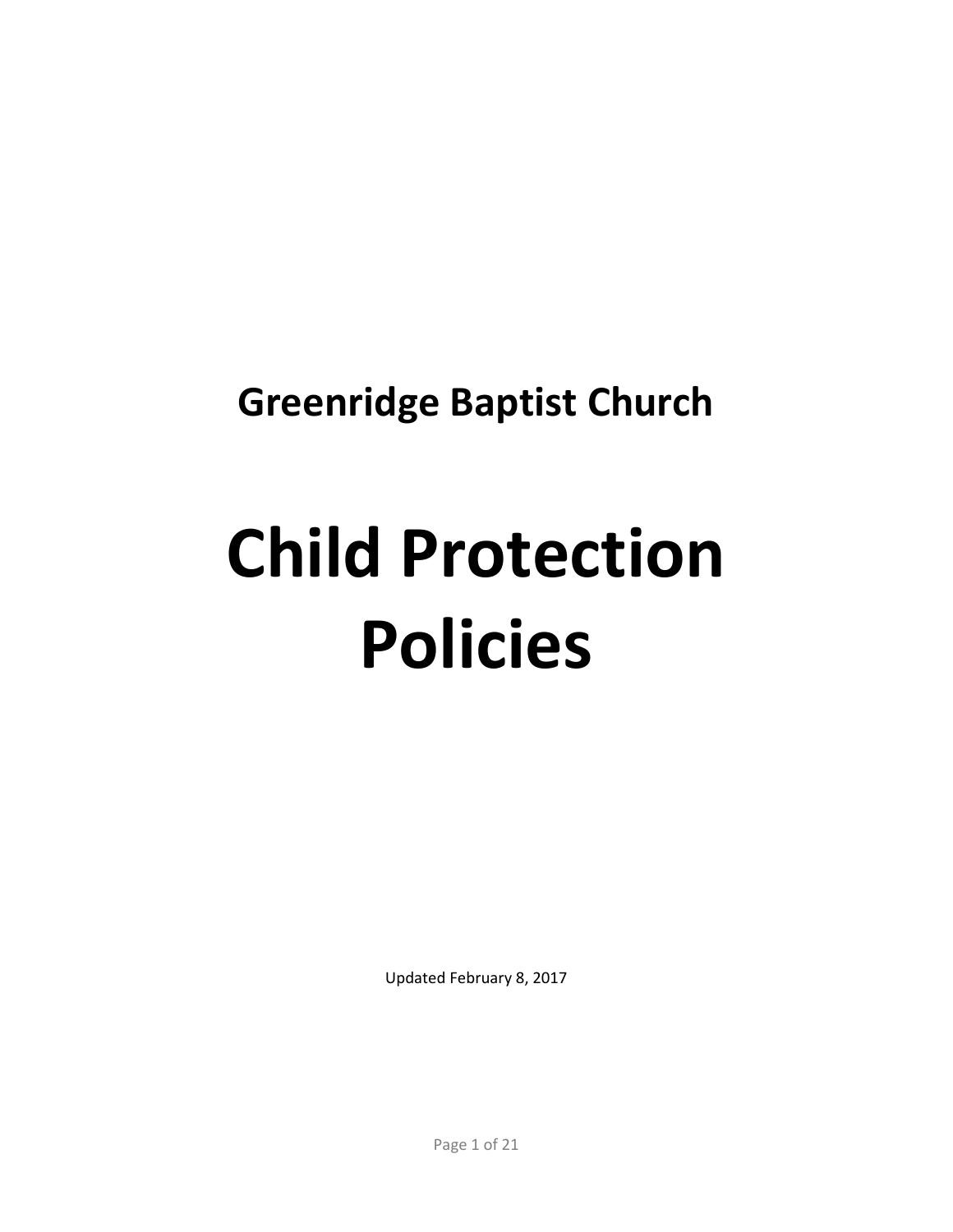#### **Table of Contents**

| Chapter 3: Policies for Creating a Safe Ministry Environment for Children8 |  |
|----------------------------------------------------------------------------|--|
|                                                                            |  |
|                                                                            |  |
|                                                                            |  |
|                                                                            |  |
|                                                                            |  |
|                                                                            |  |
|                                                                            |  |
|                                                                            |  |
|                                                                            |  |
|                                                                            |  |
|                                                                            |  |
|                                                                            |  |
|                                                                            |  |
|                                                                            |  |
|                                                                            |  |
|                                                                            |  |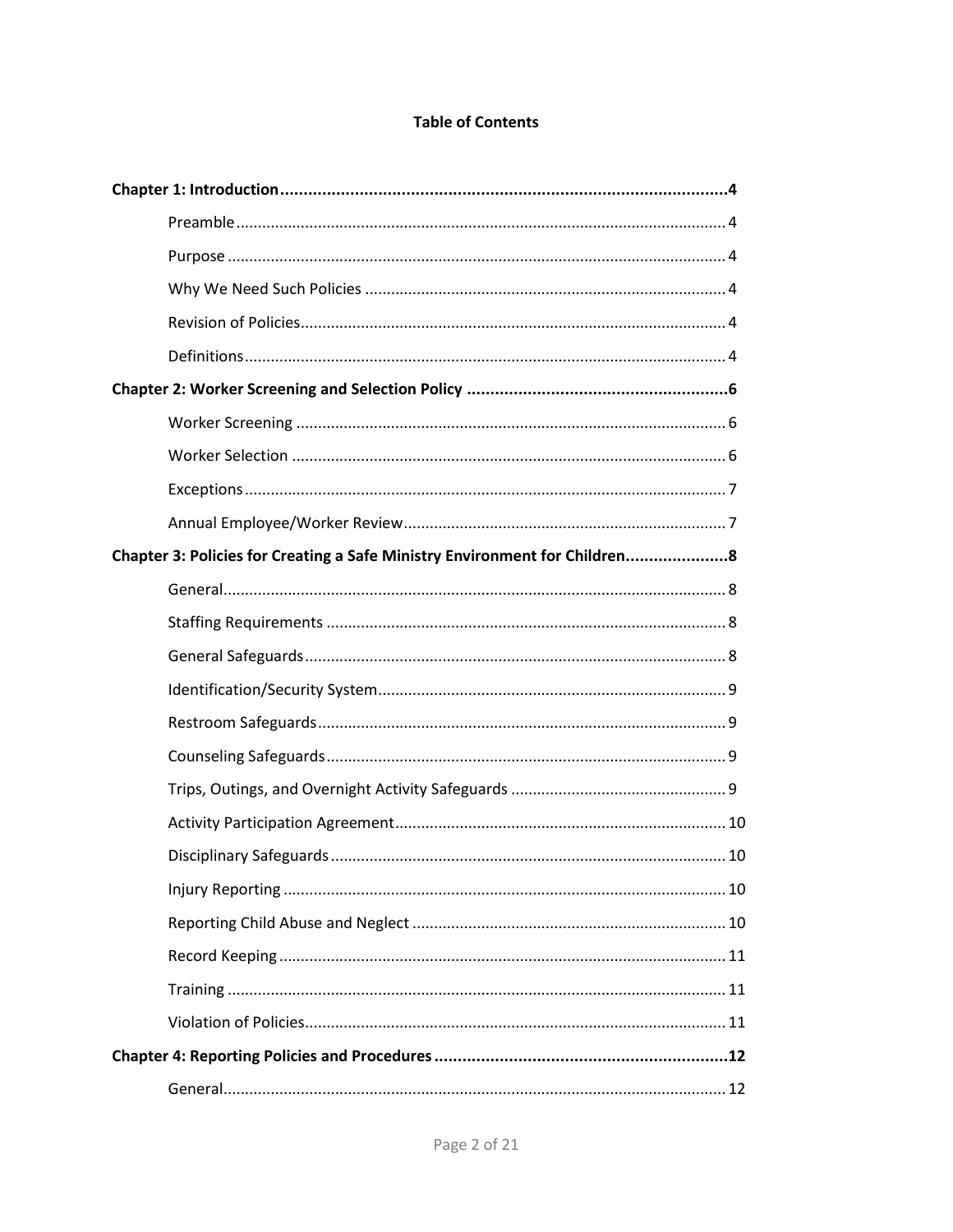| Abuse and Neglect, As Defined by Code of Maryland Regulations (COMAR)  12 |  |  |
|---------------------------------------------------------------------------|--|--|
|                                                                           |  |  |
|                                                                           |  |  |
|                                                                           |  |  |
|                                                                           |  |  |
|                                                                           |  |  |
|                                                                           |  |  |
|                                                                           |  |  |
|                                                                           |  |  |
|                                                                           |  |  |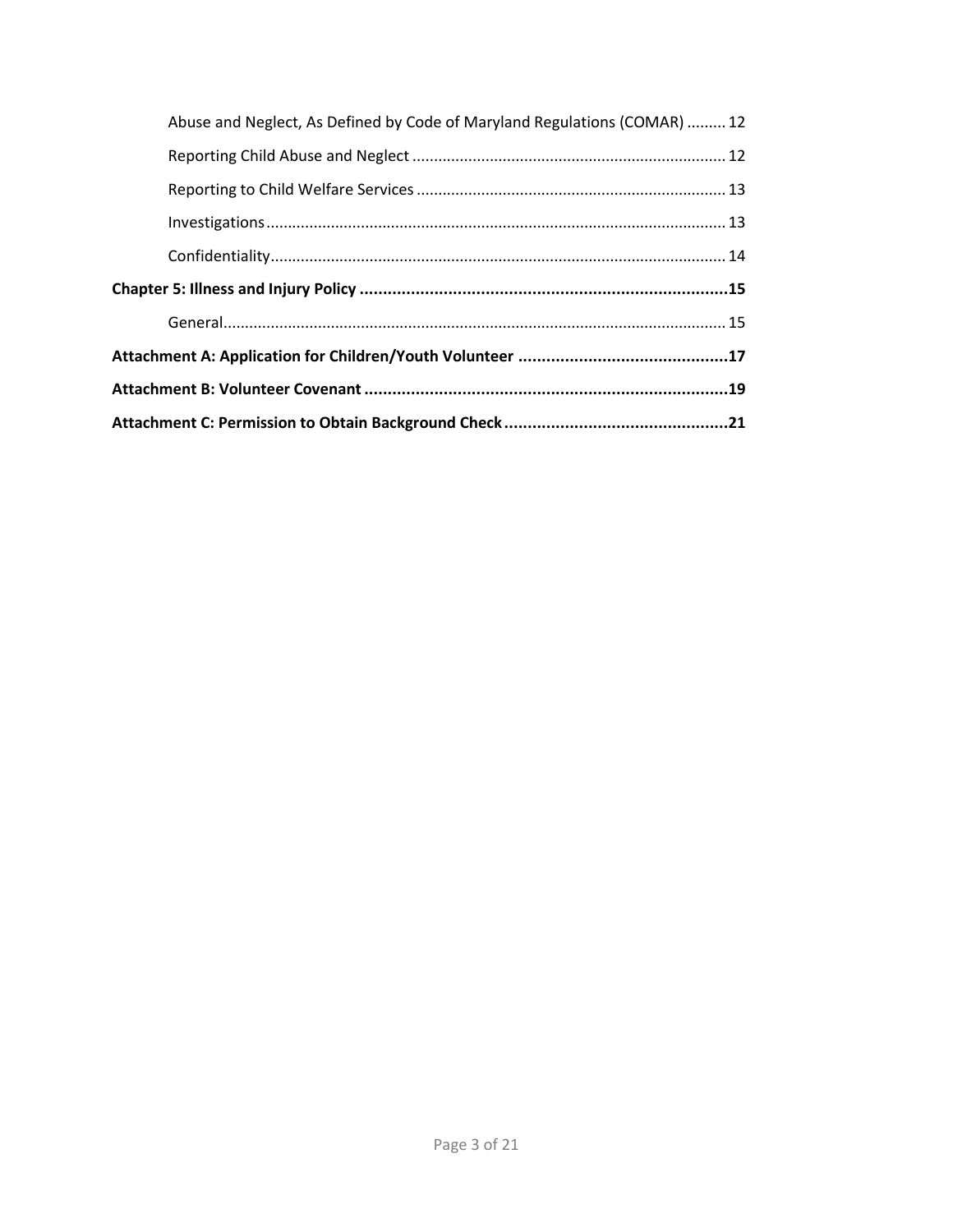#### **Chapter 1 Introduction**

#### **Preamble**

Jesus said, "Let the little children come to Me, and do not forbid them; for of such is the kingdom of heaven" (Matt. 19:14). It is the desire of Greenridge Baptist Church (GBC) to help children know Jesus personally and grow in Him. This is a privilege and an awesome responsibility. To help accomplish this goal, GBC has established Child Protection Policies.

#### **Purpose**

The purpose of these Child Protection Policies is to provide guidelines regarding the handling of children while they are under the supervision of GBC provided childcare by screened workers while on church property or during church sponsored activities. GBC has both a moral and legal obligation to provide a safe environment for children. This policy is an attempt to balance biblical doctrine with current law. GBC is responsible for complying with all applicable laws. These policies will establish rules for both paid and volunteer worker screening, childcare, reporting, and injuries or illness.

#### **Why We Need Such Policies**

Child Protection Policies have been developed as a three-part mission to best serve and protect the children as well as our workers at GBC.

- 1. To protect children: The creation of a safe environment for our children is of utmost importance. The Child Protection Policies have been established to help assure the safety of all our children.
- 2. To protect workers: Equally important, the paid and volunteer workers must be protected from false accusations.
- 3. To protect Greenridge Baptist Church: It is GBC's goal to reduce risk and liability by screening all workers and to enhance the reputation of the church in the community.

#### **Revision of Policies**

The Child Protection Policies shall be regularly reviewed. Legal counsel and/or the church's insurance company will be consulted on any modification of the policies. Any such changes shall be approved at a church business meeting, and properly conveyed to all persons affected by the modifications.

#### **Definitions**

For the purpose of this document, the following words are defined as:

- Child According to Maryland law, the term "child" means any individual under age 18.
- Youth Any person in Grade 6 through Grade 12, including those who have special needs and continue to attend school until they are 21.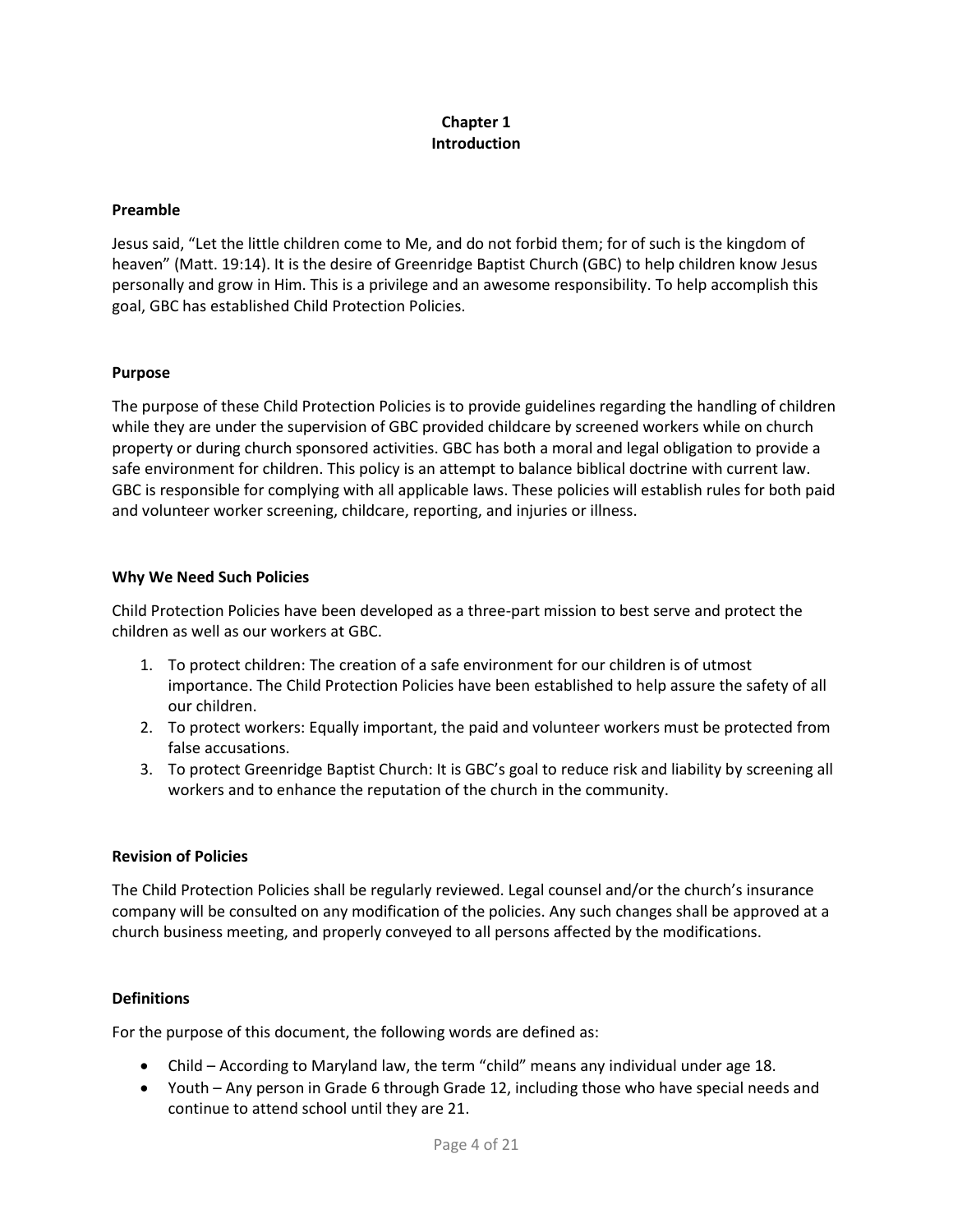- Minor Any person under age 18.
- Adult According to Maryland law, the term "adult" means any person age 18 or older.
- Worker Any person, volunteer or paid, who comes in contact with children to instruct, supervise, or counsel them as part of a ministry or program sponsored by GBC.
- Employee **ALL** GBC paid staff, including Greenridge Child Development Center employees.
- Ministry Leader The worker designated by a GBC employee as having oversight of children activities.
- Church Sponsored Activity An event promoted by the church where resources are made available by GBC, and the events are under the direction of church leadership.
- Church Member GBC defines a member as an individual who has publicly professed Jesus Christ as their personal Lord and Savior, has been baptized by believer's baptism, has completed a GBC membership class, and has been voted on at a church business meeting.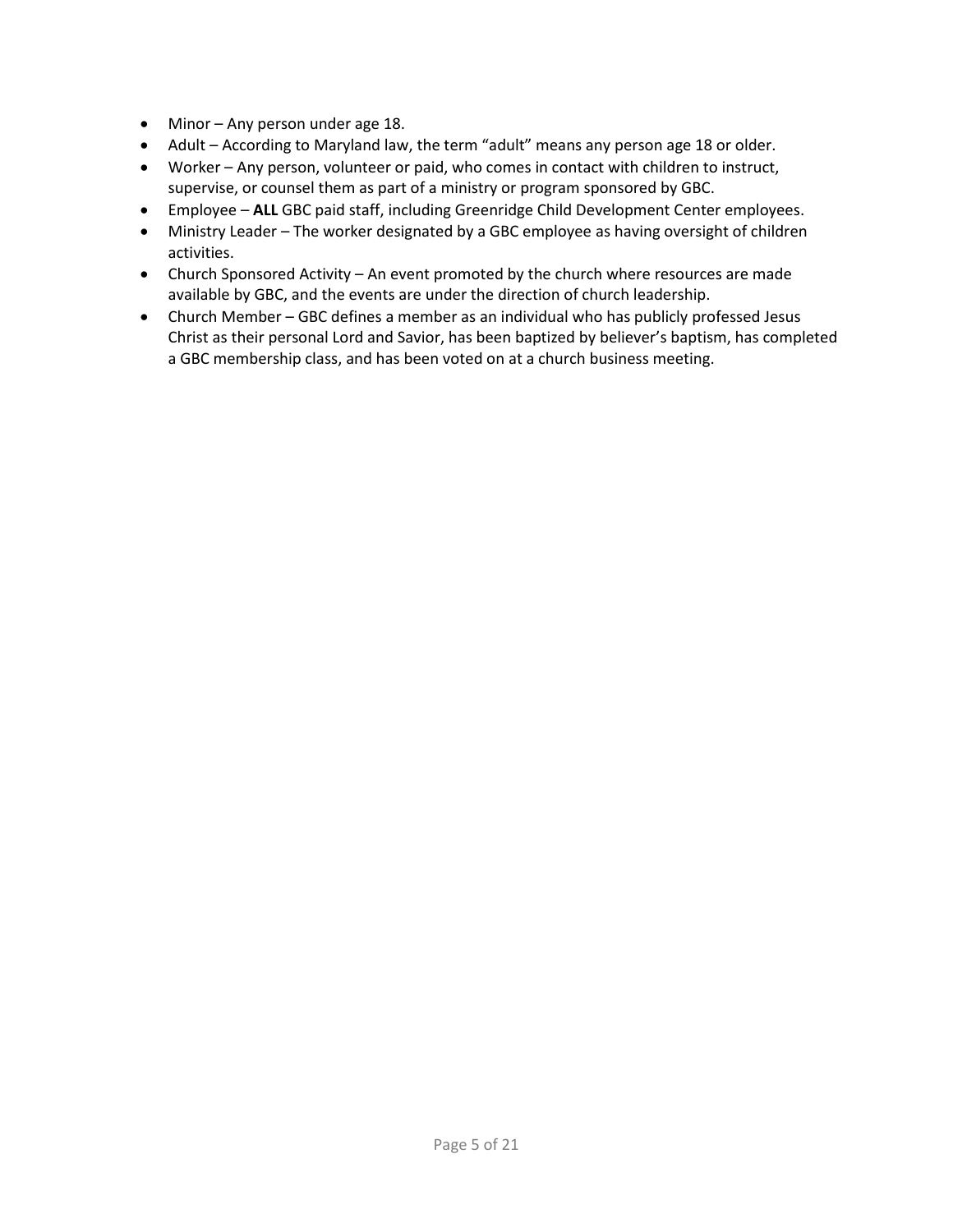#### **Chapter 2 Worker Screening and Selection Policy**

#### **Worker Screening**

From a legal perspective, a church must engage in the same duty of care in the selection of volunteers who work with children as it does in the selection of paid staff members. In both cases, the selection process shall reflect the standard of reasonable care. All information shall be maintained as confidential.

To provide a safe environment for our ministry participants, and to minimize the ministry and worker vulnerability to unwarranted accusations, all workers shall be screened. The screening process shall include:

- **Completed "Children/Youth Volunteer Application"** (Attachment A) All applicants shall complete an initial written application when the supervision or custody of children will be involved. For youth desiring to work with children, a parent's signature will be required. Applicant shall complete a renewal application annually.
- **Reference Checks** The application shall contain a release form. In Maryland, a signed release form authorizes the collection of information from references, and enables the references to share legitimate concerns about the applicant without fear of legal liability. Applicants must provide at least three references. Information requested from references shall include, but not be limited to, input concerning the person's qualifications for working with children. This may be done in person, over the phone, or by email.
- **Signed "Volunteer Covenant"** (Attachment B) Applicants must agree to be bound by the policies and by-laws of GBC.
- **Completed "Permission to Obtain Background Check" Form** (Attachment C) A background check will be performed on all adult workers every three years.
- **Personal Interview** The Children's Ministry Director, Youth Pastor, or his or her designee shall conduct an interview with anyone who seeks to undertake a teaching role.

Screeners shall document in writing all efforts in contacting references and the information received, and shall note information they tried to secure but could not verify or obtain. All screening forms and notes shall be kept with the application and stored at the church in a secure file accessible only to those designated by the Senior Pastor.

Information reviewed by GBC leaders indicating that an applicant poses a threat to others or has any prior history of inflicting physical, emotional, or sexual abuse shall result in the immediate removal of the applicant from consideration for a position working with children.

#### **Worker Selection**

The following are requirements that must be met before an individual can serve in a position working with children.

• **The Six-Month Rule** – The worker must regularly attend the church for six months before he or she can apply to work with children.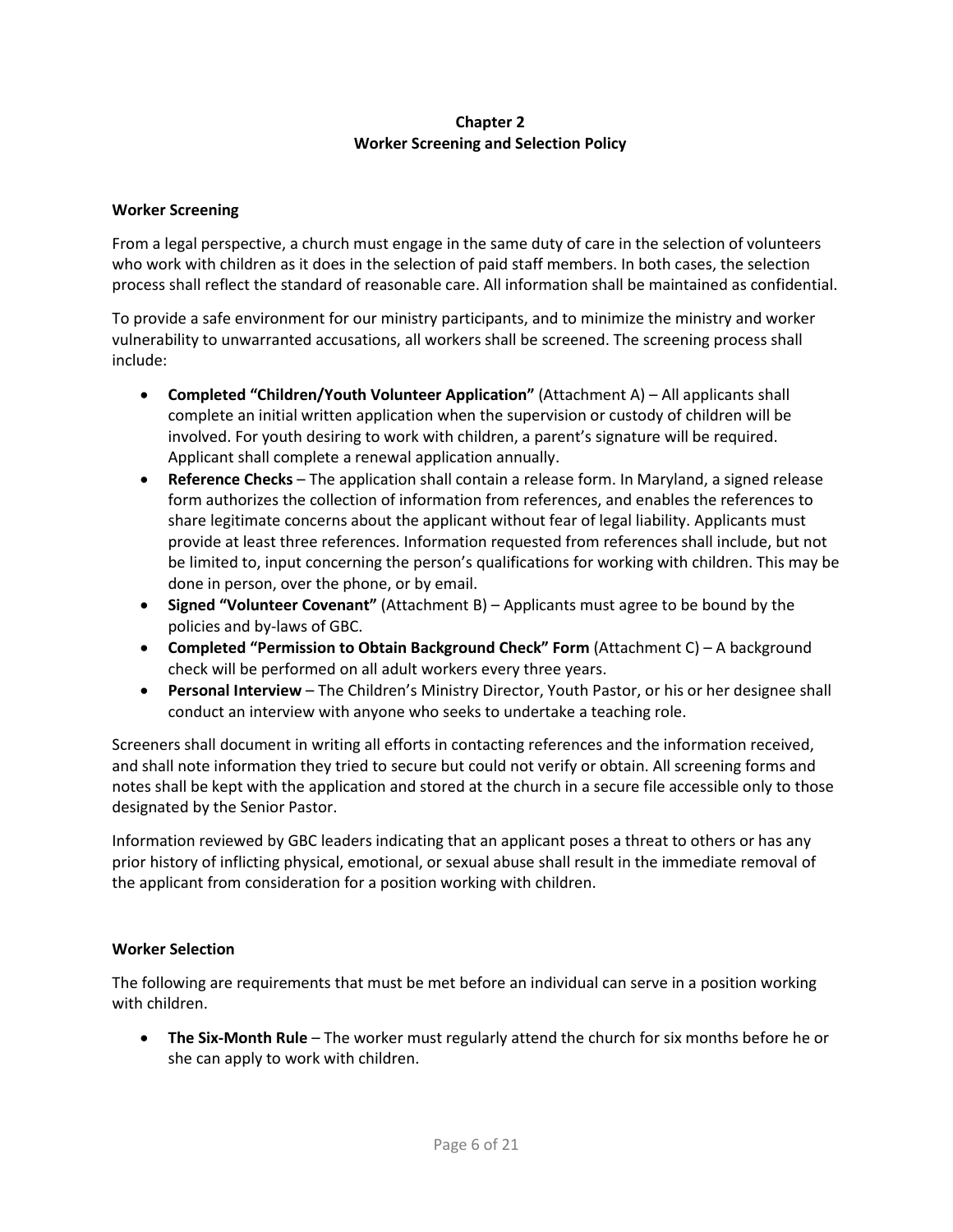• **Membership or Equivalent** – Only church members are eligible to serve in children leadership positions. Nonmembers who meet the six-month rule stated above may serve at the discretion of the Children's Ministry Director or Pastor.

These requirements focus on the worker's commitment to and involvement in the congregation. Workers should be involved in the church and provide at least one other GBC church member who can serve as an informed reference concerning that involvement. It is not enough for a person to have attended the congregation for six months.

#### **Exceptions**

On occasion, a worker who has not been previously screened as required by this policy may be permitted to work with children. These incidents will be rare and are on a case-by-case basis only.

Examples:

- 1. Visiting missionaries or special guests may work with children, provided there is one adult screened worker from GBC present at all times.
- 2. Parents who wish to stay with their children during portions of the activities will be allowed to do so, provided there is one adult screened worker from GBC present at all times.
- 3. When GBC works with volunteers from other churches of orthodox Christian doctrine for a specific activity or outreach, the workers of that church do not need to comply with GBC screening procedures for such a "one time event," provided a written notification is received from the pastor of that church, listing the workers by name and stating compliance with their church's child protection policy. If no such policy exists at that church, then the GBC screening procedures will apply.

#### **Annual Employee/Worker Review**

The Child Protection Policies shall be reviewed annually with all workers to whom they apply.

All workers shall complete a brief renewal application each year.

Should the renewal application show that any worker has become unsuitable for working with children, he or she will be immediately removed from his or her current position and will not be considered for other positions involving children.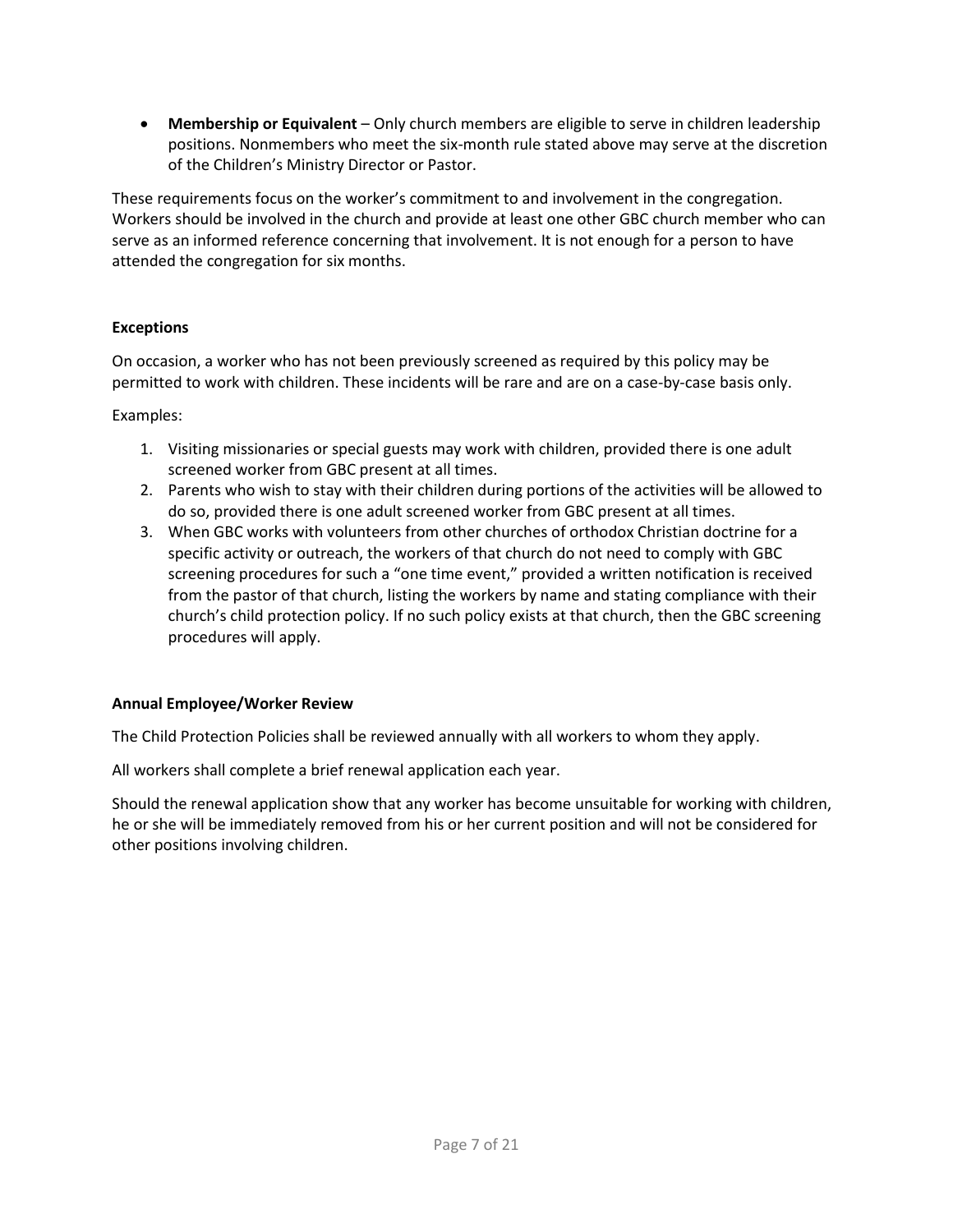#### **Chapter 3 Policies for Creating a Safe Ministry Environment for Children**

#### **General**

GBC is committed to providing a safe and secure environment for those participating in ministry activities for children. We also seek to minimize any vulnerability to unwarranted accusations of improper behavior that our workers may experience as they fulfil their ministerial duties. To fulfill these commitments as fully as possible, GBC has adopted the following policies and procedures.

#### **Staffing Requirements**

"Two-deep leadership" shall be the standard at GBC. At least two approved workers shall be present at every church sponsored event, in each classroom, or other enclosed area, during all children programs. One of these approved workers must be over the age of 18 and/or a high school graduate. The other approved worker may be a youth-aged worker. At no time may two youth-aged workers be alone with children under GBC care. In an emergency, the two-deep leadership requirement may be briefly waived at the discretion of the Children's Ministry Director, Ministry Leader, Pastor, or his/her designee.

The general policy is that these two workers must be unrelated to each other. Exceptions:

- Two related workers may work together provided there is at least one unrelated GBC adult approved worker present at all times.
- For first grade classes and up, a husband/wife team may work together without an unrelated GBC adult approved worker. This exception applies only to husband/wife teaching teams (not mother/father and child).

#### **General Safeguards**

The Children's Ministry Director, Ministry Leader, Pastor, or his/her designee shall be deemed responsible while conducting any activity, whether inside, outside, or away from church property.

For every program or activity on church property, the Children's Ministry Director, Ministry Leader, Pastor, or his/her designee shall be responsible for checking in on each activity at various times throughout the duration of the activity.

Workers should avoid being alone with any individual child, especially while driving, disciplining, counseling, and/or during trips, outings, or overnight activities.

All doors where children meet and gather shall have windows. Otherwise, doors shall remain open.

Workers shall avoid the appearance of impropriety, such as sitting older children (five years and up) on their laps, kissing, embracing, etc.

Employees, volunteers, or paid youth workers shall never pursue a dating relationship with a youth.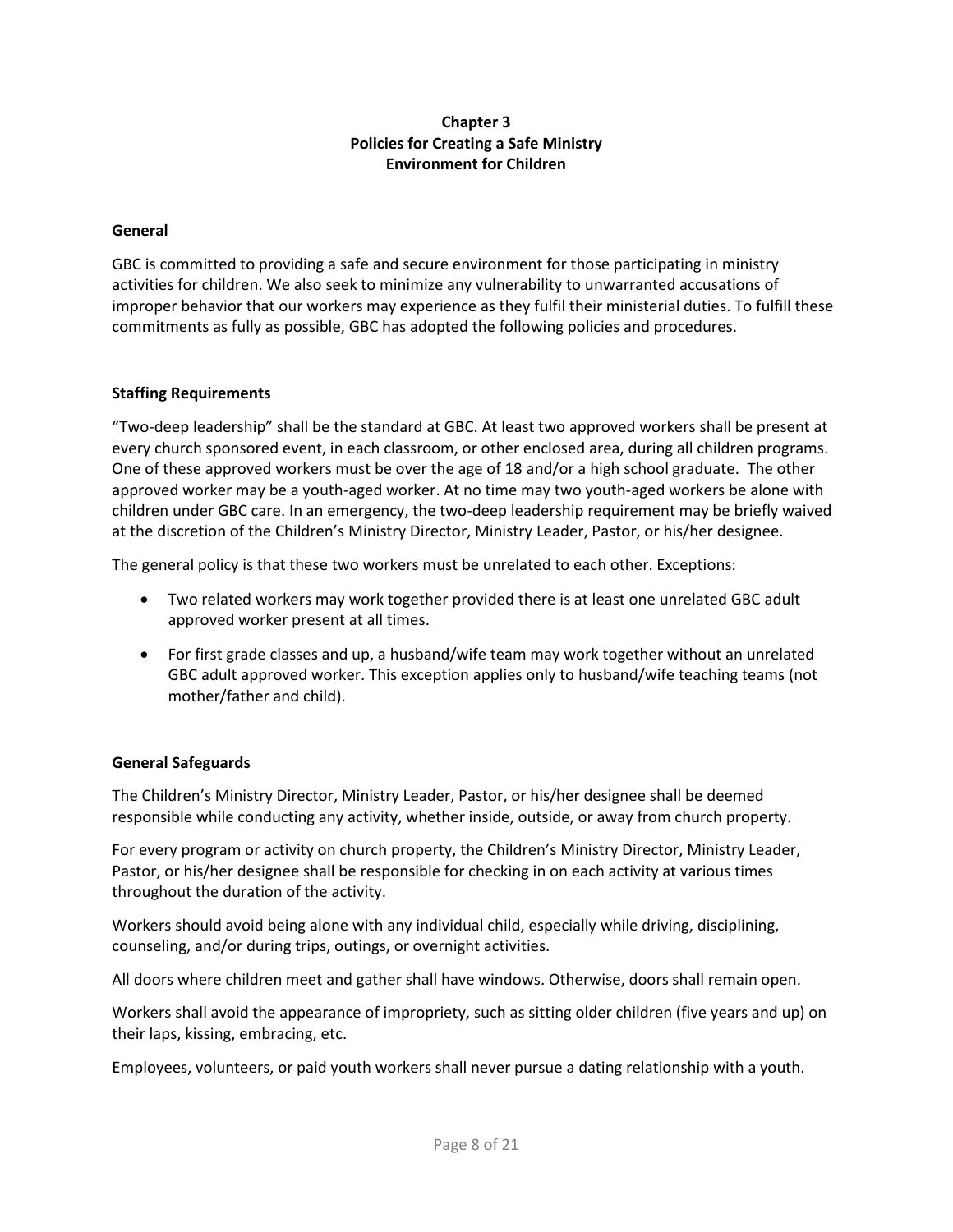When necessary, workers shall monitor and attempt to curb public displays of affection among youth and be aware of any individuals attempting to wander into unused rooms, dark or other isolated spaces.

"Open door policy" means that parents, pastors, leaders, and other appropriate adults are free to attend, drop-in, or observe any activity at any time. A worker should check in with the Ministry Leader before allowing parents or non-church persons to attend, drop-in, or observe an activity.

#### **Identification/Security System**

While on church property, an identification/security system shall be used, updated, and changed as needed to ensure the safety of children (Grade 5 and under). The system shall have appropriate verification mechanisms in place (e.g. tag, label, etc.) to ensure a child (Grade 5 and under) will only be released to parents, guardians, youth siblings, or other individuals specifically authorized to pick up; they should not be released to find/meet their parents or wait unattended for transportation. Note that the term "Youth" is defined as those in Grades 6 through 12 as per Chapter 1 of this document.

#### **Restroom Safeguards**

For elementary school children over the age of five, at least one approved worker shall escort the children to the restroom. The worker shall check to ensure the facility is deemed safe, then wait outside the restroom until the children come out.

Children five years of age or younger shall be assisted as needed in the restroom by an approved worker.

A child's private areas shall never be touched except when necessary, as in the case of changing a diaper.

#### **Counseling Safeguards**

When meeting with individuals for spiritual/emotional counseling, we encourage team counseling by two approved adults. If only one approved adult is warranted or available, the counseling session should take place only in a public setting. If the meeting takes place in the church building, it should be scheduled when other people are in close proximity. Another adult must be aware and available to make periodic checks on the counseling area.

Doors and window coverings shall be open so all participants are in plain view as much as possible.

Parental permission shall be obtained for a child to be alone with a worker during a church activity, ensuring the parent is aware of beginning and ending time of the meeting or activity.

#### **Trips, Outings, and Overnight Activity Safeguards**

The staffing requirements in this chapter also apply to trips, outings, and overnight activities with children. However, the husband/wife team exception previously mentioned does not apply to overnight activities.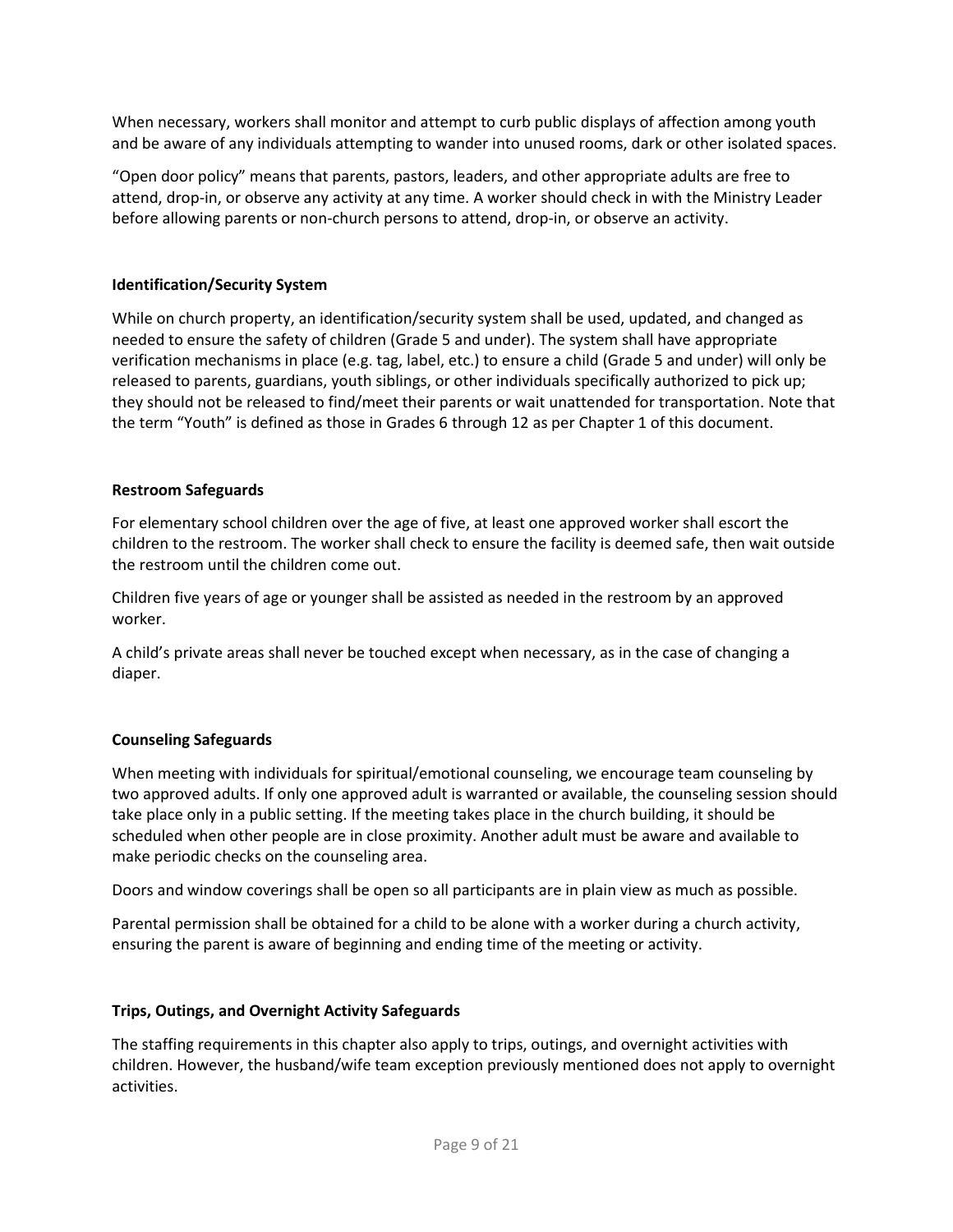During any overnight activity, individuals shall not enter the sleeping accommodations of the opposite sex.

When transporting children, the use of safety seats, safety belts, and straps shall be in compliance with state law.

The driver of any vehicle transporting children must be at least 21 years of age, have a valid driver's license, and if using their own personal vehicle, be properly insured. Any individual driving one of the church buses must also comply with insurance procedures and guidelines from the church office.

#### **Activity Participation Agreement**

All trips, outings, and activities beyond the normal weekly program will require a signed Activity Participation Agreement Form for each child attending. This form must be submitted to the Children's Ministry Director, Ministry Leader, or Pastor before the child may participate.

Workers should make careful note of any known medical conditions or allergies and the form shall be kept on hand and readily accessible throughout the event for emergency purposes. At the end of the event, forms shall be turned in to the church office and shall be retained for at least one year.

#### **Disciplinary Safeguards**

All interaction regarding discipline needs to carefully consider the child and shall be handled professionally. Gentleness, respect, and understanding must guide all words and actions. Discipline shall be carried out through instructions, training, and correction. Corporal punishment or abusive verbal punishment is not appropriate under any circumstance. Workers are never to spank, hit, grab, shake, or otherwise physically discipline anyone. Physical restraint should only be used in a situation where it is reasonably necessary to prevent someone from physically harming themselves or others. Disciplinary problems shall be immediately reported to the Children's Ministry Director, Ministry Leader, or Pastor.

#### **Injury Reporting**

Workers shall complete an Injury Report whenever an injury occurs during a ministry activity. The report shall be promptly forwarded to the worker's Ministry Leader, Children's Ministry Director, or Pastor upon completion. Refer to Chapter 5 for specific procedures on injury reporting.

#### **Reporting Child Abuse and Neglect**

Abuse and neglect are punishable under Maryland law and must be reported. If suspected abuse or neglect has occurred, secure the immediate safety of the child if in danger, and do not confront the accused. Report incidents in accordance with the policies and procedures outlined in Chapter 4.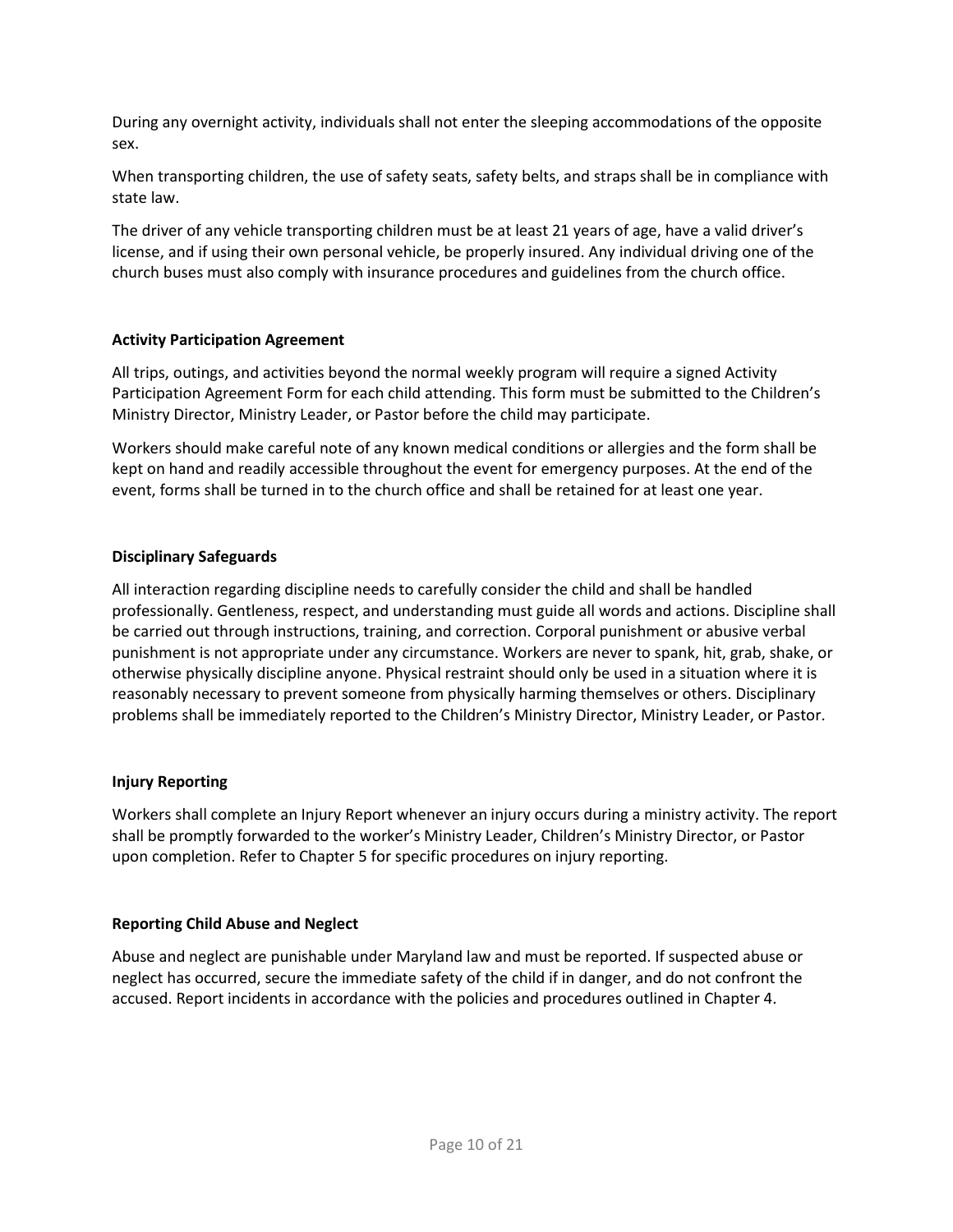#### **Record Keeping**

- **Attendance** All ministry activities involving children shall maintain an attendance list for each activity. This applies to classes, Bible study groups, planning meetings, trips, outings, and overnight activities. The date of the activity, along with the names of all participants, including workers and staff employees shall be recorded. Attendance lists shall be retained in the church office for at least one year.
- **Forms** The Injury Report Form and the Activity Participation Agreement Form shall also be retained in the church office for at least one year.

#### **Training**

GBC is responsible for developing written policies and procedures to be followed by each worker. Training sessions to ensure the safety and security of a child and worker protection policies shall be conducted at least annually. Attendance lists shall be maintained on all training sessions and retained in the church office for at least one year.

#### **Violation of Policies**

Workers shall promptly notify the Children's Ministry Director, Ministry Leader, or Pastor when they or others violate the procedures mandated by this policy.

The Children's Ministry Director, Ministry Leader, or Pastor who become aware of a violation of the procedures mandated by this policy are required to take all necessary steps to ensure further compliance with them. In that process, it may become necessary to remove workers from their position.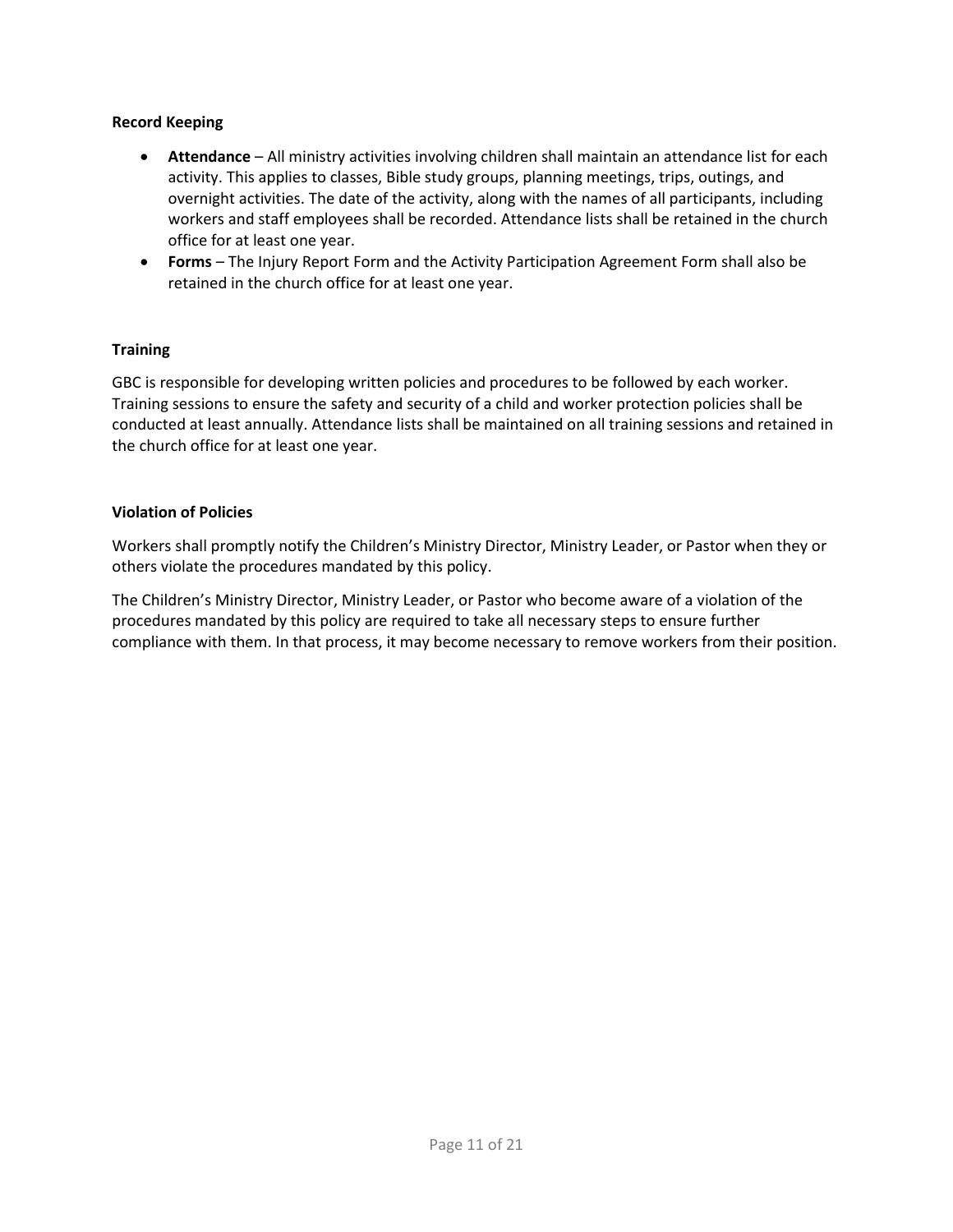#### **Chapter 4 Reporting Policies and Procedures**

#### **General**

The responsibility of GBC is to provide a safe and loving atmosphere for our children to grow in the Lord. In order to protect that environment, and all parties involved, any and all allegations of abuse and neglect must be taken seriously, and dealt with immediately.

Abuse and neglect are punishable crimes under Maryland law and must be reported. The following types of allegations may originate from a parent, teacher, worker, youth, child, or other party:

- Abuse or neglect is observed on church property or during a church-related activity
- Abuse or neglect is reported but not directly observed, or
- Observations of a child indicate that abuse or neglect may have occurred either on or off church property or during a church activity.

#### **Abuse and Neglect, As Defined by Code of Maryland Regulations (COMAR)**

- Physical injury not (necessarily visible) of a child under circumstances that indicate that a child's health or welfare is harmed, or at substantial risk of being harmed.
- The failure to give proper care and attention to a child, leaving a child unattended where the child's health or welfare is harmed, or a child is placed in substantial risk of harm.
- An act or acts involved sexual molestation or exploitation whether physical injuries are sustained or not.
- Identifiable and substantial impairment of a child's mental or psychological ability to function.
- Finding credible evidence that has not been satisfactorily refuted that physical abuse, neglect, or sexual abuse occurred.

#### **Reporting Child Abuse and Neglect**

If a worker suspects or observes abuse or neglect (in any form), they shall immediately report any suspicions of illegal or inappropriate behavior to the Children's Ministry Director or Pastor. The worker shall also report to the Child Welfare Services Screening Unit of Montgomery County and/or the Montgomery County Police department. This report is only a request for an investigation. It is neither the worker's nor GBC's responsibility to investigate incidents or prove the abuse or neglect. Investigation and validation are the responsibility of Child Welfare Services personnel and the police.

Note that the laws of the state of Maryland concerning abuse and neglect govern any parent and protect any child who resides in the state of Maryland, regardless of the cultural traditions from which they come. Therefore, implementing accepted cultural traditions or practices is not legally an excuse for behavior that the state of Maryland deems abuse or neglect. When reporting a suspected abuse or neglect case where you believe the cultural traditions are a factor, mention this to Child Welfare Services and request that a culturally sensitive or appropriate social worker be assigned.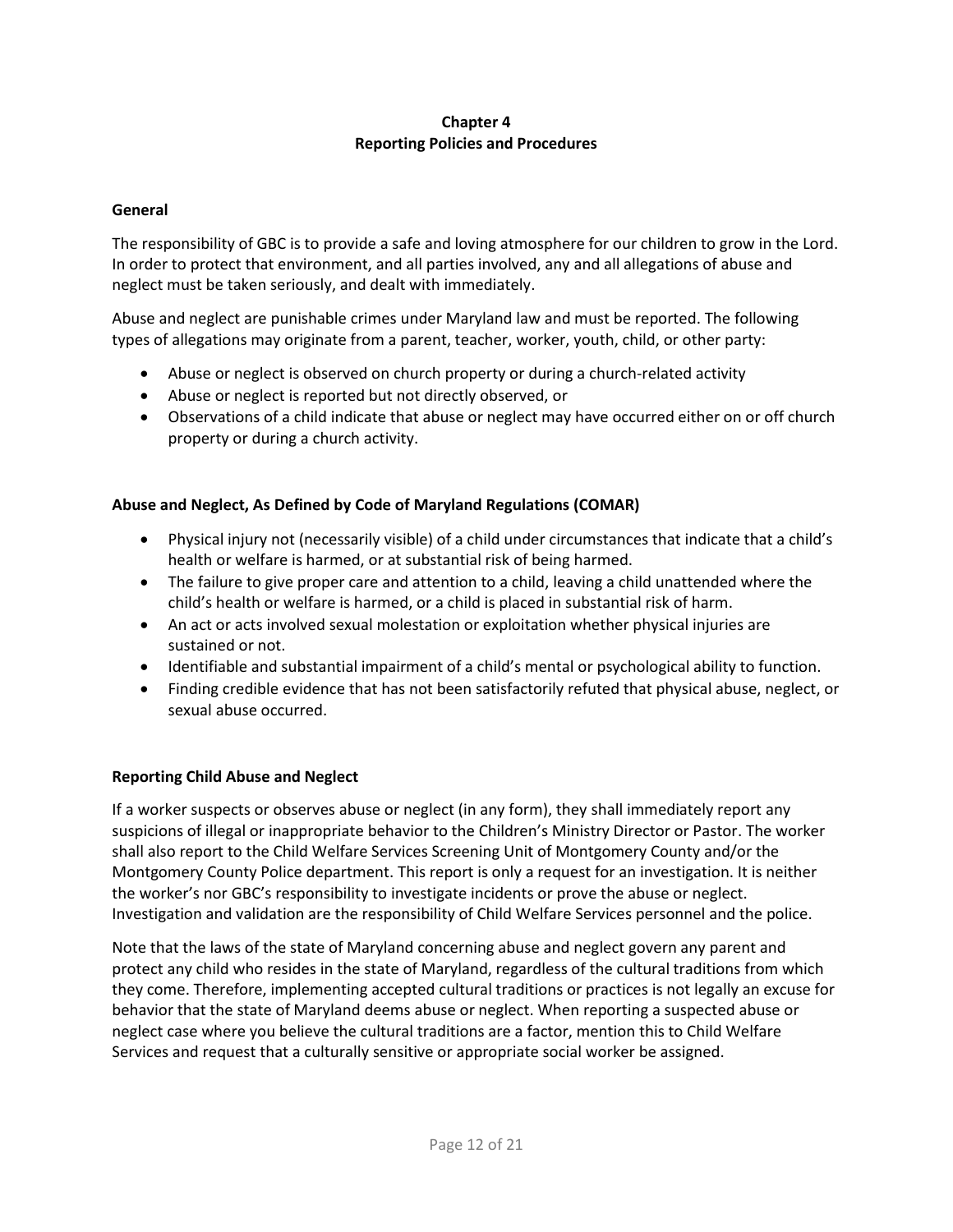#### **Reporting to Child Welfare Services**

To make an initial, oral report, call the Child Welfare Services Screening Unit of Montgomery County at 240-777-4417. The Children's Ministry Director or Pastor may provide support and assistance during the reporting process. Be prepared to provide the following information:

- Name, address, sex, date of birth or approximate age of the reported child(ren), and any other minors in the household
- Names, addresses, and telephone numbers of the child's parents or other persons responsible for their care
- Current location of child
- Language spoken by the child and their caretaker
- Full nature and extent of injuries, sexual abuse, or neglect
- Indication or *prior* injuries, sexual abuse, or neglect
- Direct knowledge or observation of injuries, sexual abuse, or neglect
- Circumstances under which you first became aware of the injuries, sexual abuse, or neglect
- Statements made by the child pertaining to the injuries, sexual abuse, or neglect
- If known, the identity of the individual(s) responsible for the injuries, sexual abuse, or neglect
- Your name, address, telephone number, profession, and relationship to the child
	- $\circ$  Non-mandated reporters may request anonymity. If such a report is made in "good faith", the reporting source is immune from both civil and criminal liability.
	- o Mandated reporters include health practitioners, educators, human service workers, and police officers. A mandated reporter is required to follow an oral report with a written report within 48 hours.

#### **Investigations**

GBC considers any allegations of abuse or neglect a serious matter. Legal counsel shall be contacted for advice and guidance if circumstances dictate. GBC shall notify the church's legal counsel of all results of investigations.

The Senior Pastor or his designee shall appoint a liaison to support the investigative process. All employees, volunteers, workers, and pastors shall cooperate fully with any law enforcement of governmental agency that may be investigating allegations of abuse or neglect.

If for any reason the media becomes involved, the Senior Pastor or his designee shall appoint a media liaison. This shall be the only individual authorized to convey information concerning the situation, doing so in a prudent manner to avoid compromising an ongoing investigation and to maintain the privacy of all individuals involved.

The Senior Pastor or his designee shall determine how best to minister to those affected individuals and families, showing care and support with consideration of the impact on any ongoing governmental administrative and legal proceedings.

A *volunteer* who is the subject of any investigation regarding abuse or neglect of a child shall be removed from his or her position, pending completion of the investigation by appropriate government agencies. If a volunteer admits to abusing or neglecting a child or is found responsible for the abuse or neglect by a government agency, they shall be removed from their position and NOT be allowed to work with children in the future.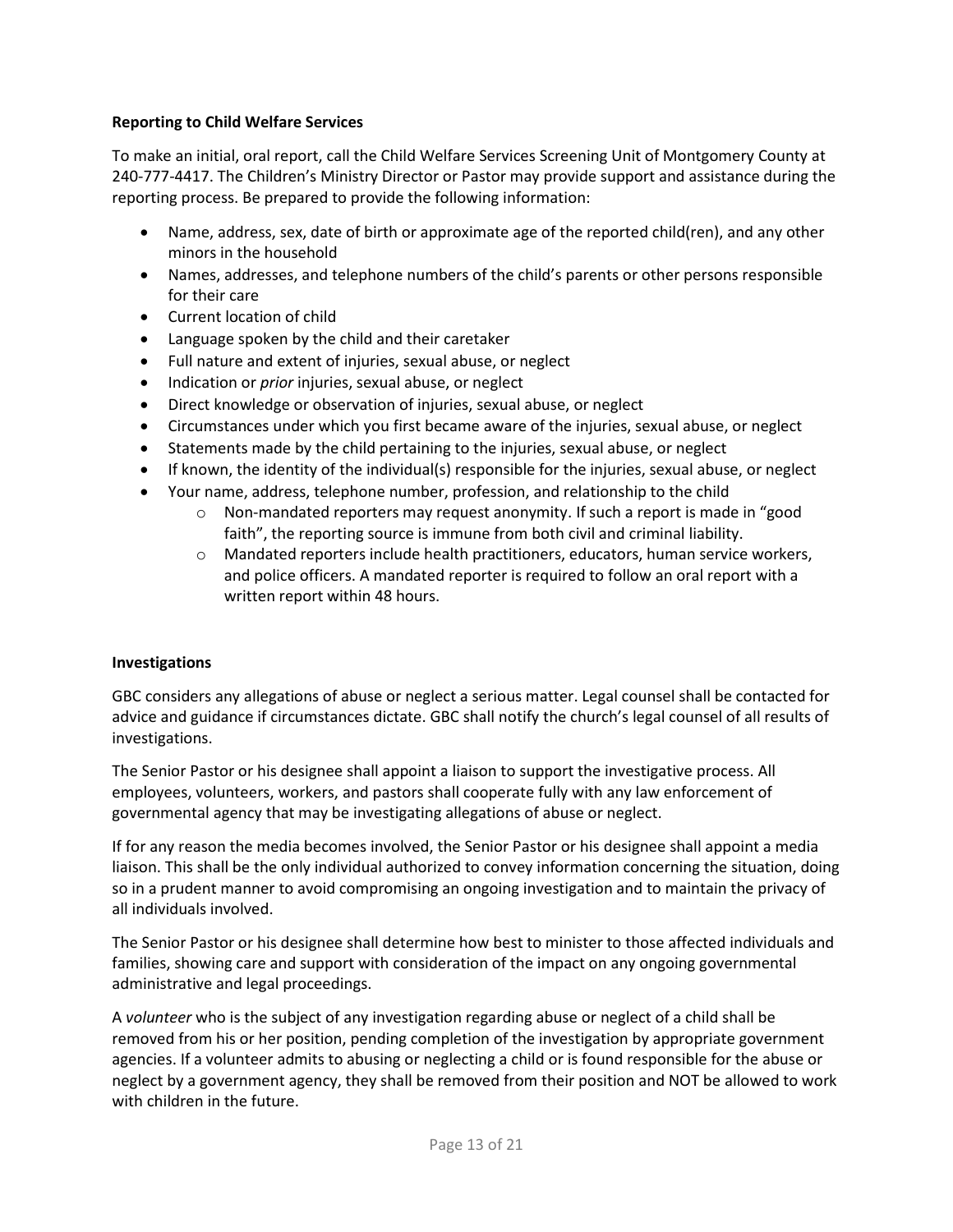An *employee* of GBC who is the subject of any investigation regarding abuse or neglect of a child shall be asked to work away from the church campus (with pay), pending completion of the investigation by appropriate government agencies. If any employee admits to abusing or neglecting a child or is found responsible for the abuse or neglect by a government agency, they shall be terminated according to GBC's Personnel Policies and Procedures.

#### **Confidentiality**

In an effort to maintain confidentiality, all possible efforts shall be used to limit the number of individuals with knowledge of the incident to safeguard the privacy and confidentiality of all parties involved. The Senior Pastor or his designee shall have discretion to determine the necessity for informing GBC membership in regard to the investigation and results thereof.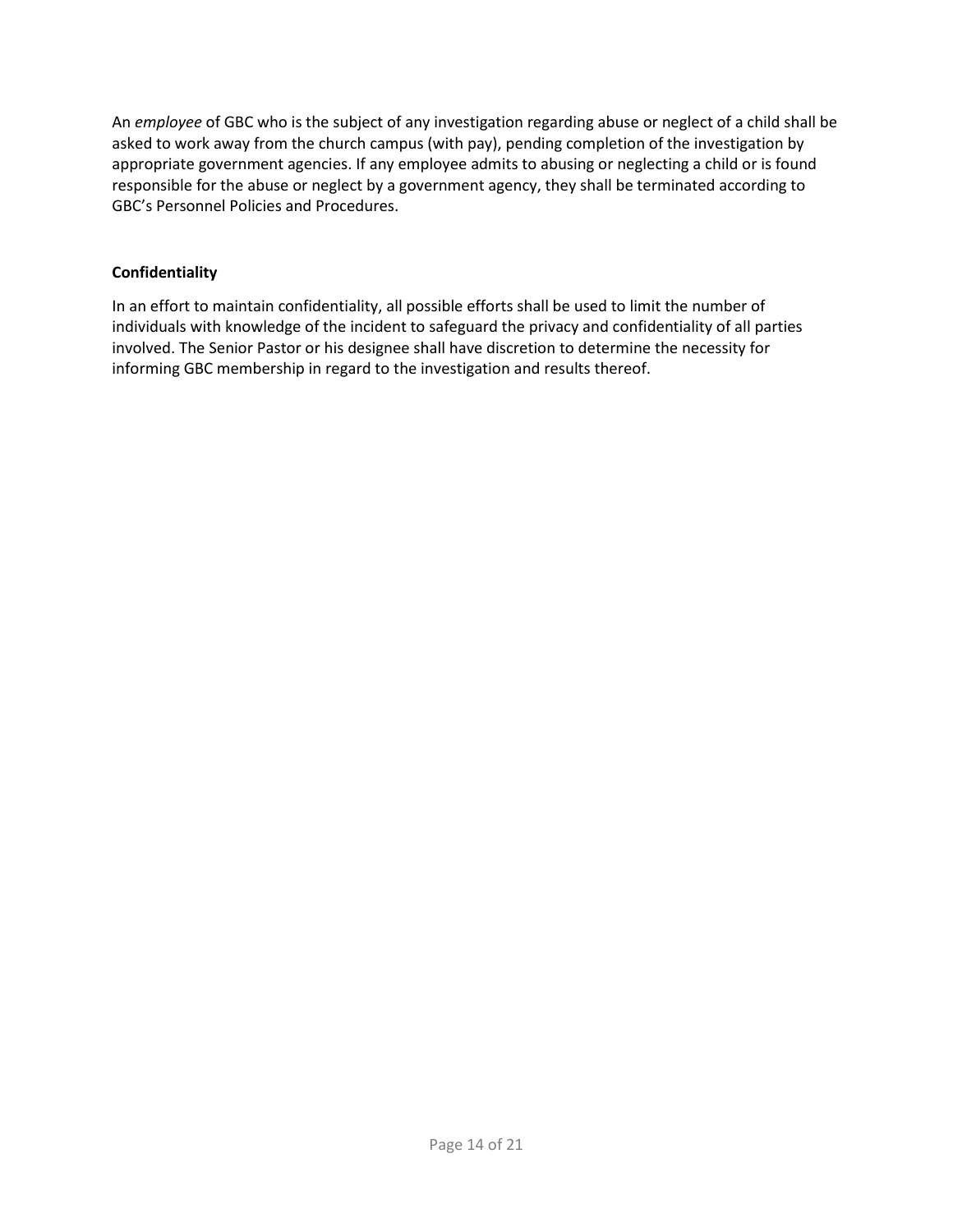#### **Chapter 5 Illness and Injury Policy**

#### **General**

Protecting people from injuries or illness is not always possible, but it is our responsibility to help children avoid them as much as possible.

The following policies reflect our commitment to provide protective care for all children and workers who participate in church sponsored activities:

- Persons who are ill (with a fever, or having a communicable disease which can be transmitted by cough, sneeze, or touch) shall not be permitted to participate in any ministry activity.
- Participants should be returned to their parents or guardians as soon as illness is discovered. If this is not possible, then the person who is ill should be separated from other children and cared for by an approved worker until the person can be returned to his or her parent or guardian.
- Persons must be symptom and fever free for 24 hours without the use of fever reducers in order to participate in ministry activities.
- A suitable substitute worker must be used to take the place of a worker who is ill.
- Any person who becomes aware of an injury to a worker or child shall take steps to ensure that proper medical attention is given to the injured person. An Injury Report shall be completed by the reporting party, with parent or guardian notified.
- Children who have received an injury that is obviously minor should be given first aid as needed at the time of injury. The person's parent or guardian should be notified of the injury when they pick up the injured person.
- If an injury requires medical treatment beyond simple first aid, the parent or guardian and Children's Ministry Director or Pastor should be immediately notified. An ambulance should be called if warranted by the injury.
- Reasonable steps should be taken to avoid contact with body fluids of any kind. Gloves are provided in diaper change areas and with first aid kits.
- All employees and Ministry Leaders shall be encouraged to be certified in infant, child, and adult cardiac pulmonary resuscitation (CPR) and first aid. The church shall provide the classes necessary for certification.
- Designated first aid areas shall be clearly identified.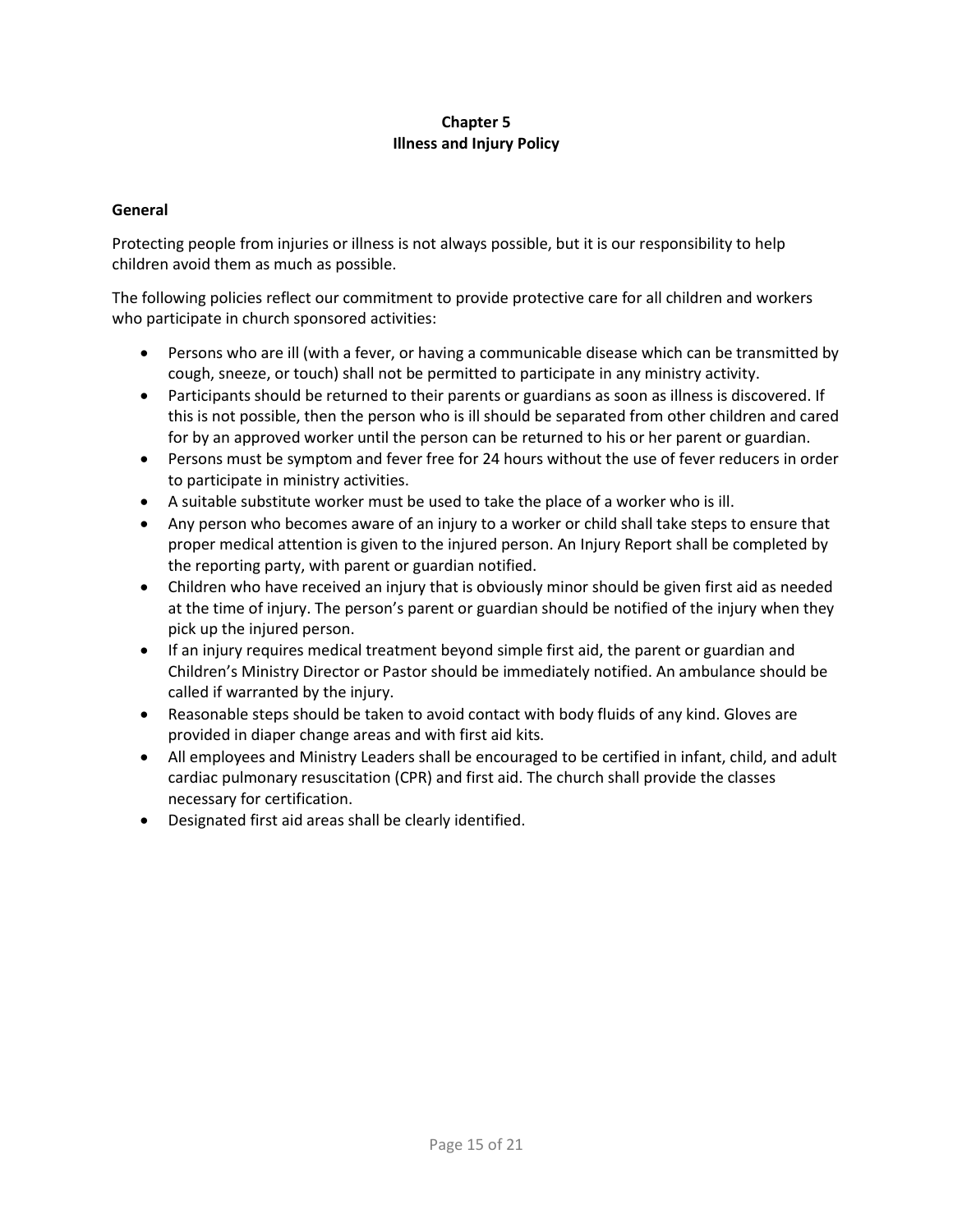*This page intentionally left blank.*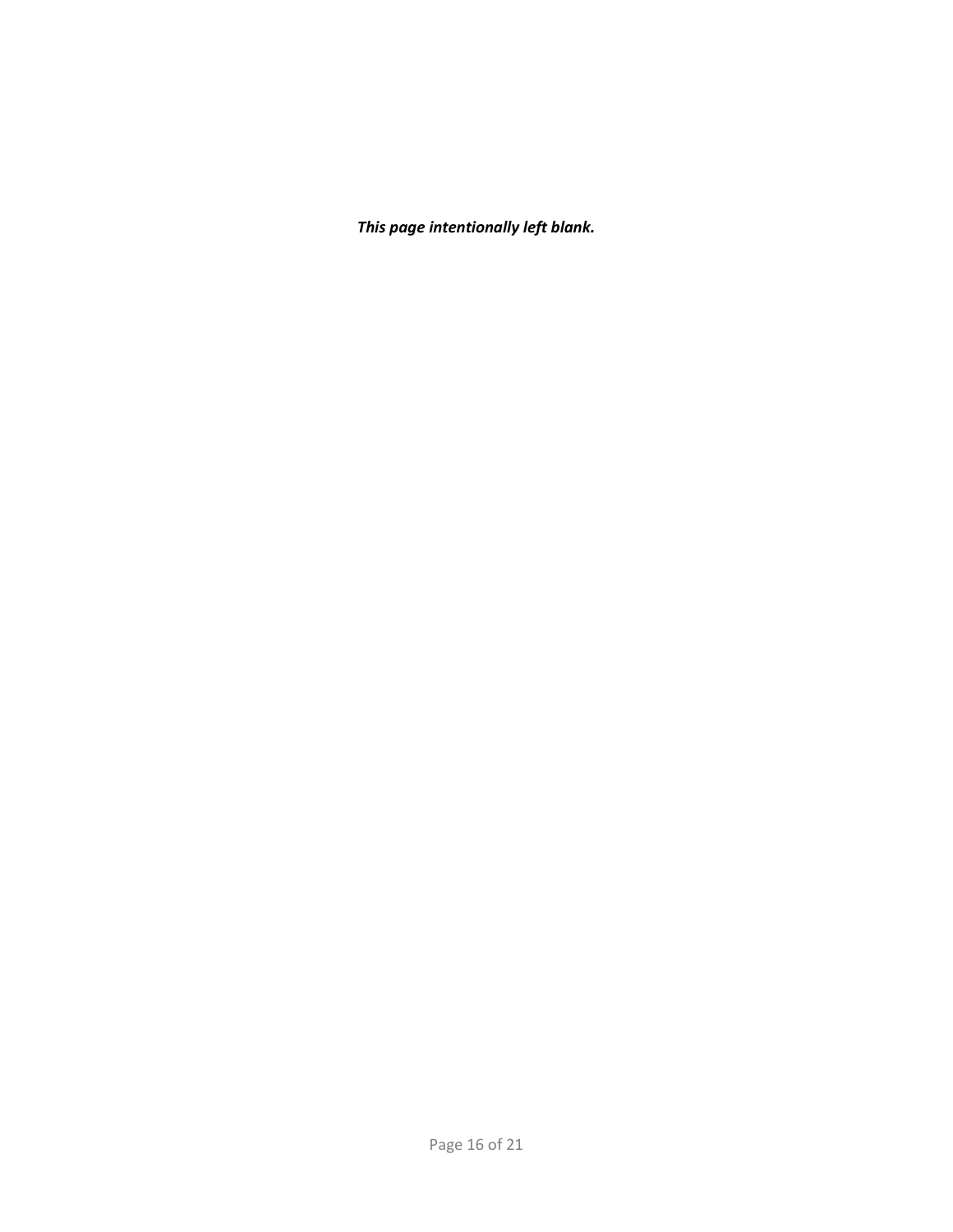#### **Attachment A**

## **Greenridge Baptist Church Children/Youth Volunteer Application**

Intended for First-Time Applicants

| □ Member since: _________________________ □ Regular Attendee since: _______________________________<br>In which children/youth program(s) are you seeking to become involved? ____________________________ |
|------------------------------------------------------------------------------------------------------------------------------------------------------------------------------------------------------------|
|                                                                                                                                                                                                            |
|                                                                                                                                                                                                            |
|                                                                                                                                                                                                            |
|                                                                                                                                                                                                            |
|                                                                                                                                                                                                            |
|                                                                                                                                                                                                            |
|                                                                                                                                                                                                            |
|                                                                                                                                                                                                            |
| <b>Contact</b>                                                                                                                                                                                             |
|                                                                                                                                                                                                            |
| CPR Certification and Date (if CPR certified): __________________________________ Date: __________________                                                                                                 |
| First Aid Certification and Date (if First Aid certified): ___________________ Date: _____________                                                                                                         |
| <b>Years attended</b>                                                                                                                                                                                      |
|                                                                                                                                                                                                            |

*Application Continued on Next Page*

\_\_\_\_\_\_\_\_\_\_\_\_\_\_\_\_\_\_\_\_\_\_\_\_\_\_\_\_\_\_\_\_\_\_\_\_\_\_\_\_\_\_\_\_\_\_\_\_\_\_\_\_\_\_\_\_\_\_\_\_\_\_\_\_\_\_\_\_\_\_\_\_\_\_\_\_\_\_\_\_\_\_\_\_\_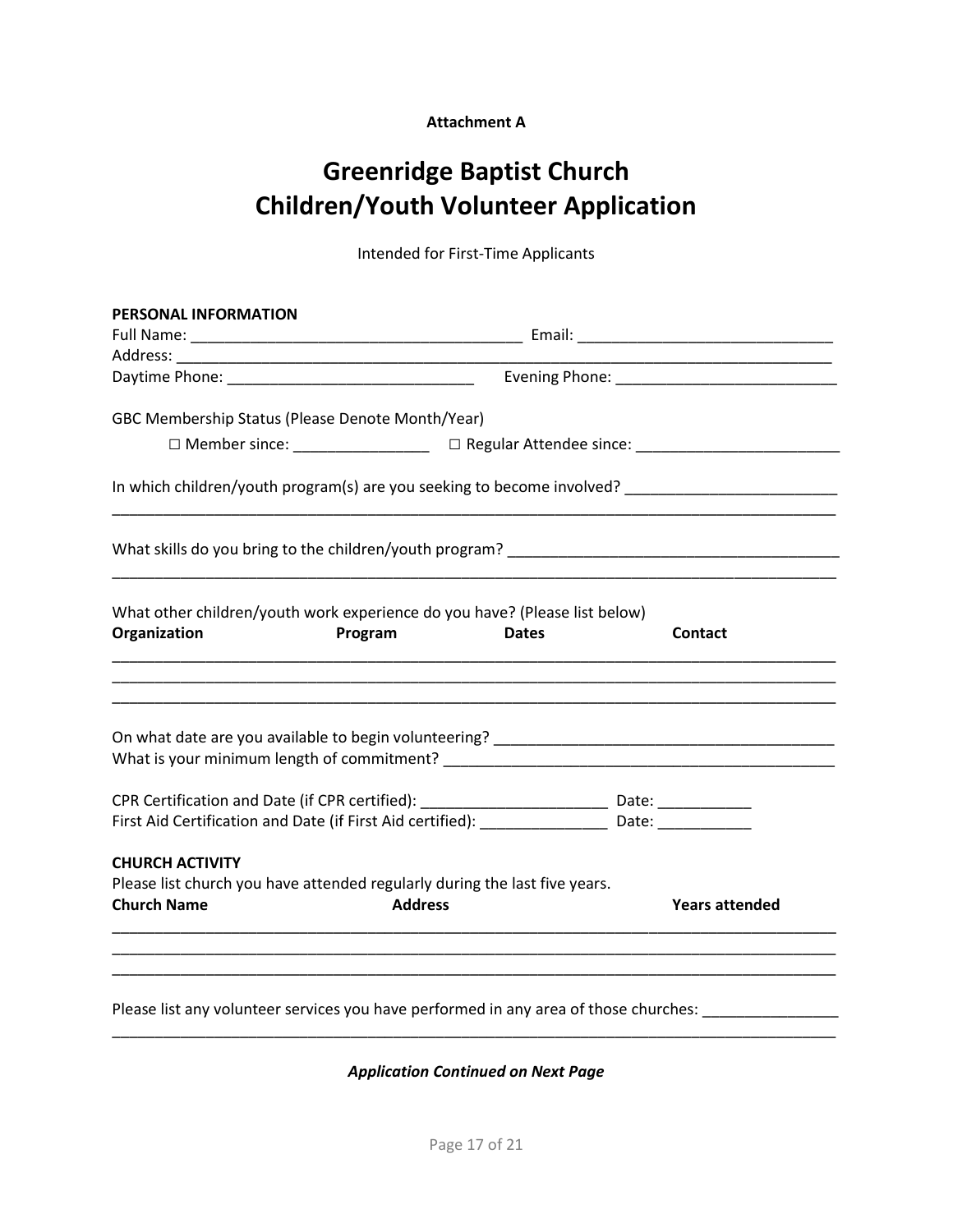#### **REFERENCES**

Please provide the name, relationship, email address and phone number for three persons who we can contact for references, no spouses or family members. Please include one GBC (or other church) reference and two others who can attest to your competency with children and/or youth. For teens, possible references could be a coach, teacher, neighbor or family friend.

\_\_\_\_\_\_\_\_\_\_\_\_\_\_\_\_\_\_\_\_\_\_\_\_\_\_\_\_\_\_\_\_\_\_\_\_\_\_\_\_\_\_\_\_\_\_\_\_\_\_\_\_\_\_\_\_\_\_\_\_\_\_\_\_\_\_\_\_\_\_\_\_\_\_\_\_\_\_\_\_\_\_\_\_\_ \_\_\_\_\_\_\_\_\_\_\_\_\_\_\_\_\_\_\_\_\_\_\_\_\_\_\_\_\_\_\_\_\_\_\_\_\_\_\_\_\_\_\_\_\_\_\_\_\_\_\_\_\_\_\_\_\_\_\_\_\_\_\_\_\_\_\_\_\_\_\_\_\_\_\_\_\_\_\_\_\_\_\_\_\_ \_\_\_\_\_\_\_\_\_\_\_\_\_\_\_\_\_\_\_\_\_\_\_\_\_\_\_\_\_\_\_\_\_\_\_\_\_\_\_\_\_\_\_\_\_\_\_\_\_\_\_\_\_\_\_\_\_\_\_\_\_\_\_\_\_\_\_\_\_\_\_\_\_\_\_\_\_\_\_\_\_\_\_\_\_

**Name/Relationship Email address Phone number**

Have you at any time ever:

- Been arrested for any reason? □ Yes □ No
- Been convicted of, or pleaded no contest to, any crime? □ Yes □ No
- Engaged in, or been accused of, any child molestation, exploitations or abuse?  $\Box$  Yes  $\Box$  No
- Pleaded guilty to improper conduct involving minors? □ Yes □ No

Are you aware of:

- Having any traits or tendencies that could pose any threat to children or youth? □ Yes □ No
- Any reason why you should not work with children or youth? □ Yes □ No

If the answer to any of the above questions is "Yes", please explain in detail. (Please attach additional pages if more space is needed.)

\_\_\_\_\_\_\_\_\_\_\_\_\_\_\_\_\_\_\_\_\_\_\_\_\_\_\_\_\_\_\_\_\_\_\_\_\_\_\_\_\_\_\_\_\_\_\_\_\_\_\_\_\_\_\_\_\_\_\_\_\_\_\_\_\_\_\_\_\_\_\_\_\_\_\_\_\_\_\_\_\_\_\_\_\_ \_\_\_\_\_\_\_\_\_\_\_\_\_\_\_\_\_\_\_\_\_\_\_\_\_\_\_\_\_\_\_\_\_\_\_\_\_\_\_\_\_\_\_\_\_\_\_\_\_\_\_\_\_\_\_\_\_\_\_\_\_\_\_\_\_\_\_\_\_\_\_\_\_\_\_\_\_\_\_\_\_\_\_\_\_

#### **Applicant Verification and Release**

By my signature, I certify that the information contained in this application is correct to the best of my knowledge. I also give Greenridge Baptist Church (GBC) or its representative's permission to contact any references or church indicated above to verify my suitability to work with children and/or youth. I voluntarily release GBC and any reference and/or church listed herein from liability involving the communication of said information. I waive any right that I might have to examine information given to GBC by my references and/or church. I agree to read and abide by the GBC Child Protection Policy. As the undersigned, I personally affirm the Greenridge Volunteer Covenant.

I understand that a background check may be performed at any time during my volunteer assignment and give GBC my full permission to perform such a check at their discretion and with my approval.

I further state that I have carefully read the foregoing release and know that the content thereof and I sign this release as my own free act. This is a legally binding agreement that I have read and understand. I understand that the church and screening committee will hold the information contained in this application strictly confidential. I also agree to contact the church should any information indicated above change.

| <b>Printed Name:</b>                               | Signature: |  |
|----------------------------------------------------|------------|--|
| Date:                                              |            |  |
|                                                    |            |  |
| Parent's Signature (If Applicant is under age 18): | Date:      |  |

*Please submit completed form to the church office, or to the Children's Ministry Director or Pastor's mailbox in the AC Conference Room.*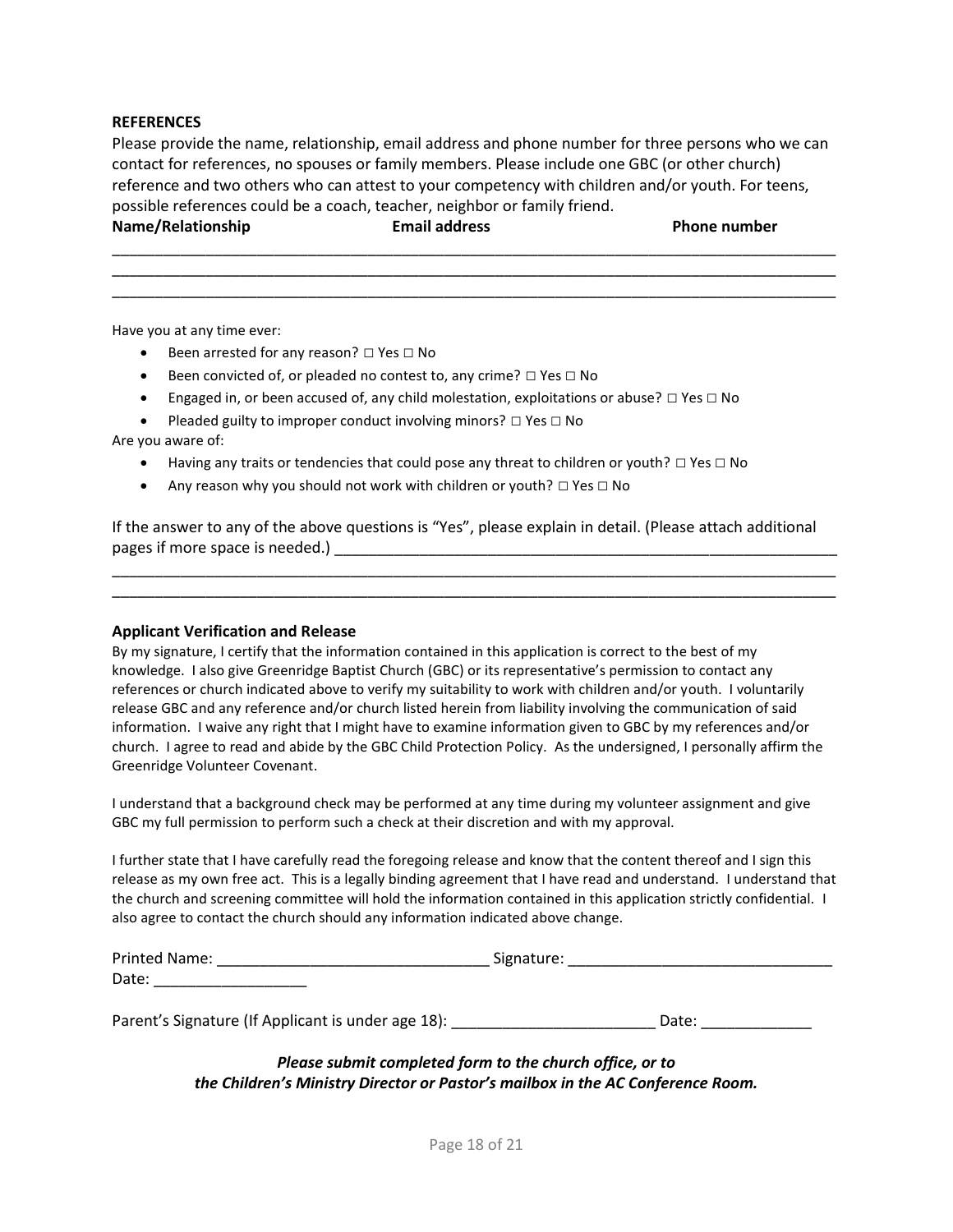#### **Attachment B**

## **Greenridge Baptist Church Volunteer Covenant**

Greenridge Baptist Church (GBC) is an autonomous, evangelical congregation of Christians that has a cooperative relationship with other churches in the Southern Baptist Convention and the Baptist Convention of Maryland/Delaware. The church was organized in 1970 and accepts "The Baptist Faith and Message" as its basic doctrinal statement and confession of faith.

We believe the Holy Bible was written by men divinely inspired and is written record of God's revelation of Himself to man. We believe the Holy Bible reveals the principles by which God judges us and therefore, is the supreme standard by which all human conduct creeds and religious opinions should be tied.

The moral and ethical standards for our church leaders and members are directly related to the enduring Biblical record that includes the New Testament and Old Testament. Our values are parallel to Judeo-Christian concepts that include the Ten Commandments.

- Whereas GBC is committed to upholding the values and teachings of the Bible
- Whereas each volunteer represents GBC and its Biblical doctrine and teachings
- Whereas each volunteer is required to carry out his/her duties in a way that is supportive of the Church's doctrinal position
- Whereas GBC affirms God's creation of Heterosexual marriage and family life
- Whereas GBC supports the doctrinal position that the cohabitation of two partners outside of marriage is a sin
- Whereas GBC supports the doctrinal position that homosexuality is a sin
- Whereas GBC fully supports each of the Ten Commandments as found in Exodus 20
- Whereas GBC is committed to combating alcohol abuse, drug abuse, pornography and abortion.

Each volunteer of GBC is expected to live a Christ-like life and serve as a Christian role model in judgment dignity respect and Christian living.

As the undersigned, I personally agree to be bound by the bylaws and polices of Greenridge Baptist Church and to refrain from unscriptural conduct in the performance of my services on behalf of the church. Further, I agree to be bound by the Volunteer Covenant of Greenridge Baptist Church.

| <b>Printed Name:</b> | Signature: |
|----------------------|------------|
| Date:                |            |

Parent's Signature (If Applicant is under age 18): \_\_\_\_\_\_\_\_\_\_\_\_\_\_\_\_\_\_\_\_\_\_\_\_\_\_\_\_\_ Date: \_\_\_\_\_\_\_\_\_\_\_\_\_\_\_\_\_\_\_\_\_\_\_

#### *Please submit completed form to the church office, or to the Children's Ministry Director or Pastor's mailbox in the AC Conference Room.*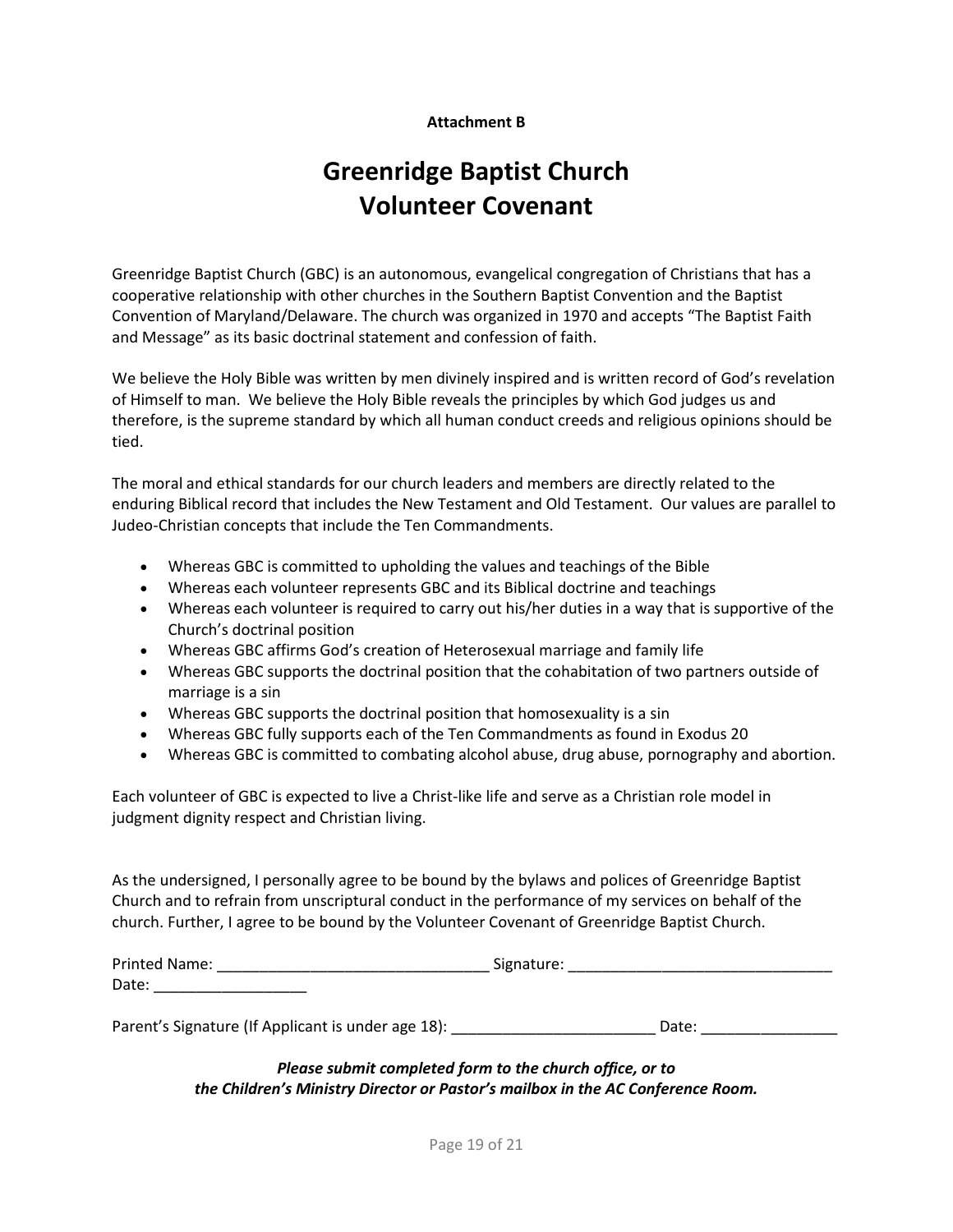*This page intentionally left blank.*